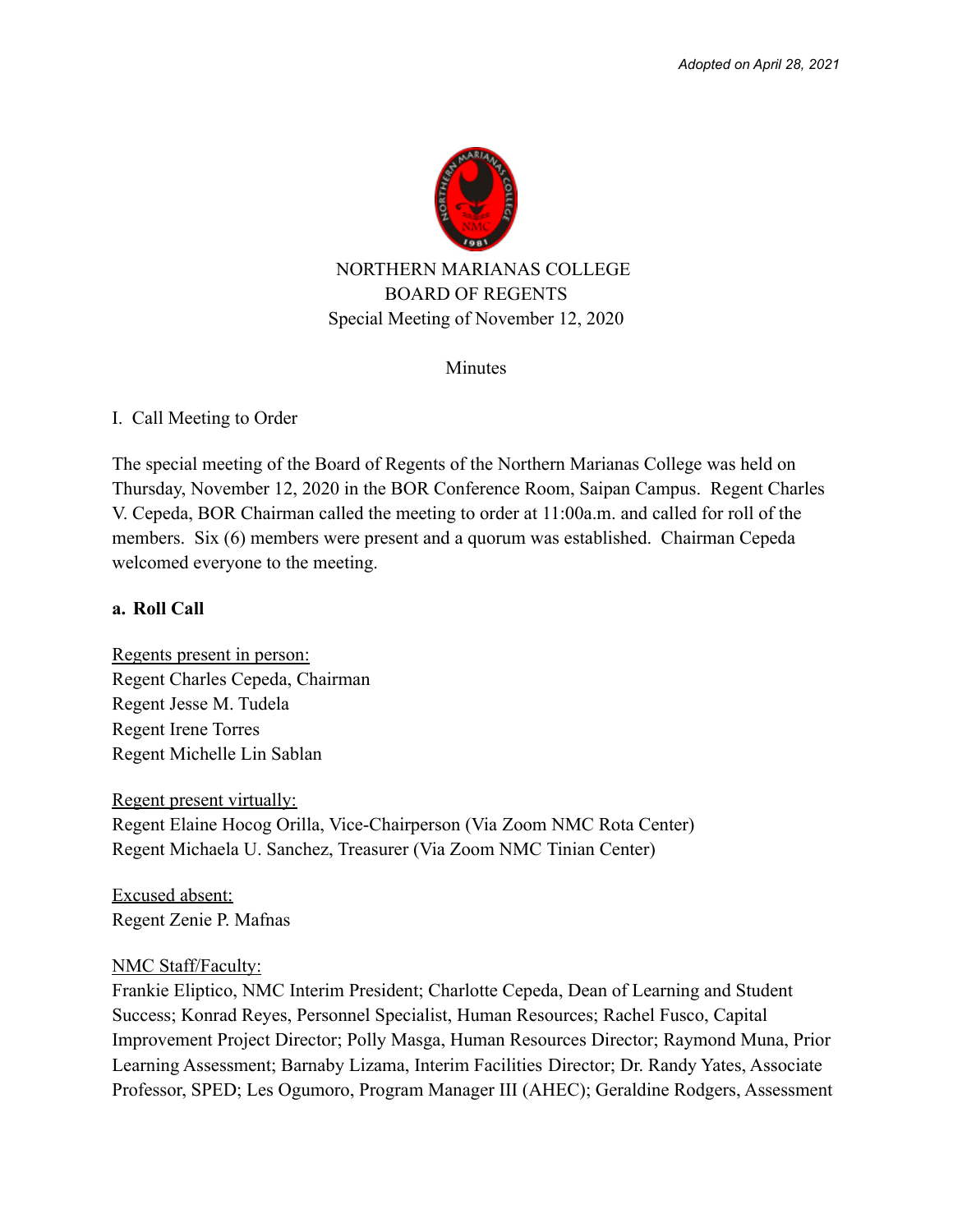Specialist; Bobbie Hunter, Assistant Professor; Raynard Travilla, Interim Director of Marketing; Helen B. Camacho, Executive Board Secretary (Recorder)

Board Legal Counsel: Tiberius Mocanu

# **b. Review and Adoption of Agenda**

Chairman Cepeda moved on to the next item which is the adoption of the November 12, 2020 special meeting agenda and requested for a motion from the board members.

**Action:** Regent Orilla motioned to adopt the agenda, seconded by Regent Torres. All members voted yes, the motion carried.

II. Public Comment Period: Individuals may verbally testify on items on the agenda during the Public Comment Period. Testifiers are requested to limit their comments to three (3) minutes. Written comment is also accepted. - None.

# III. Old Business

a. Minimum Qualification Policy 5005 Update

Regent Orilla informed the board that the Human Resources Committee met earlier today, November 12, 2020. The committee reviewed the proposed changes to Board Policy 5005 with regard to the Minimum Qualifications. IP Frankie explained the staff worked hard on the proposed changes for this policy. Polly Masga, HR Director also recognized the members that worked on the proposed changes. After much discussion, the committee indicated that they are ready to make its recommendation to the full board.

**Action:** Regent Orilla motioned to adopt Board Policy No. 5005 - Minimum Qualification as amended, seconded by Regent Sablan. All members voted yes, the motion passed. Policy 5005 is hereby amended with the changes.

Chairman Cepeda thanked the committee and college for the work put into this and also recommended that all policies need to be revisited.

## b. CIP Update

IP Frankie provided an update on the ongoing projects at the college. A listing of the projects was provided to the board. He highlighted the status of those projects to include the:

1) OIA CIP Project: Building V Renovation, Solar Power Project